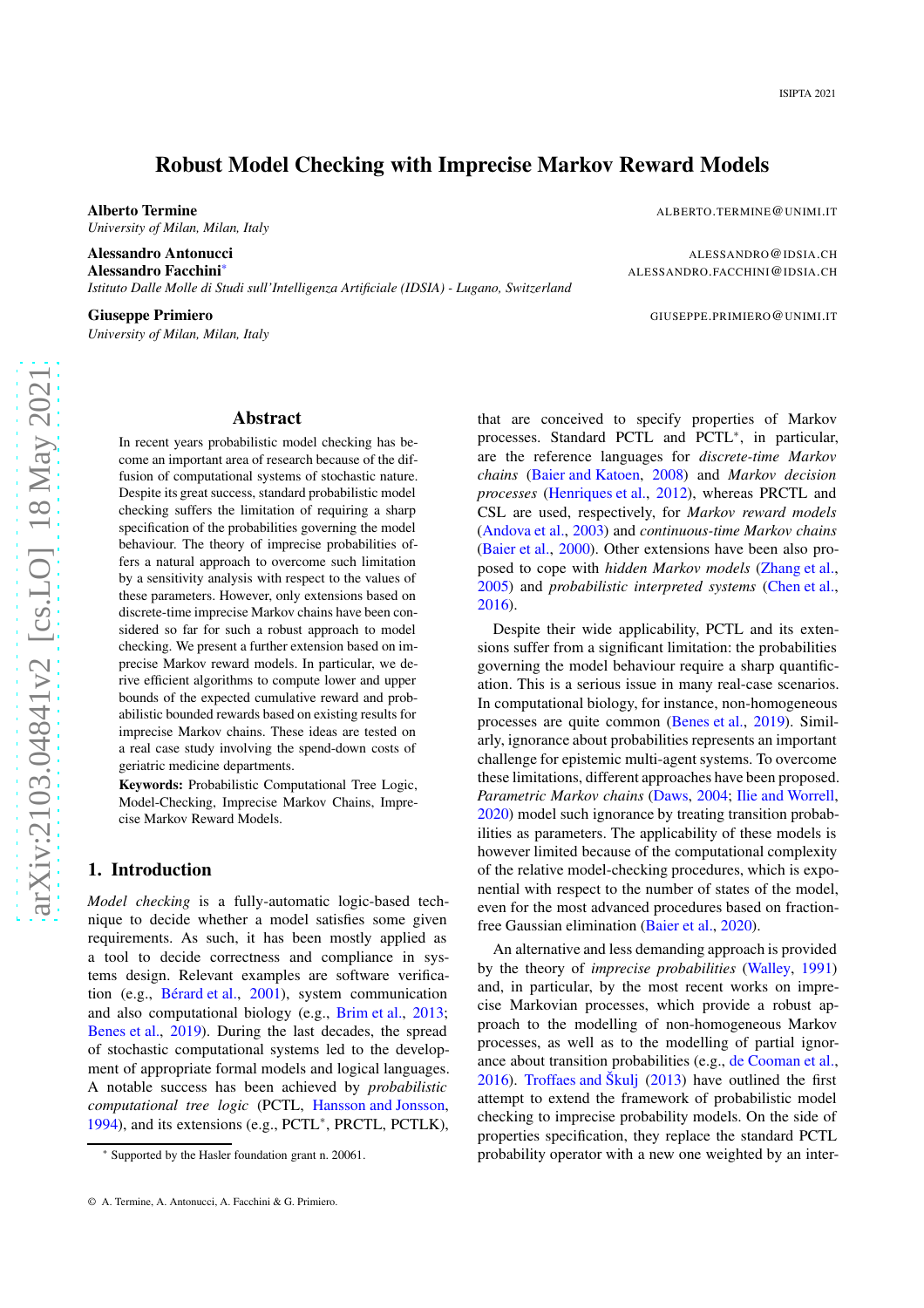val whose bounds correspond to the respective lower and upper bounds of probabilistic inferences in an imprecise Markov chain. On the semantic side, they prove that relevant model-checking tasks concerning probabilistic formulae can be reduced to well-known marginalization tasks in imprecise Markov chains. Finally, they provide specific algorithms that exploit marginalization to check whether a model satisfy a given imprecise probabilistic formula.

The contribution of [Troffaes and Škulj](#page-10-3) [\(2013](#page-10-3)) is focused on discrete-time Markov chains. A very natural way to extend such seminal work is to consider an imprecise version of Markov reward models. The present work explores this extension. Imprecise Markov reward models are simply intended as imprecise Markov chains provided with a labelling function that assigns a numerical reward to each state in the model. Two new robust inference tasks are considered, these being the computation of the bounds of *expected cumulative reward* and of the *rewardbounded* probabilities. The IPCTL language proposed by [Troffaes and Škulj](#page-10-3) [\(2013\)](#page-10-3) is therefore extended here including new operators to represent those inferences. We call the language we obtain IPRCTL. We provide the new language with a proper semantics and define satisfiability conditions for the new operators. Hence, we present specific algorithms to compute the relevant inferences specified by those operators. These algorithms are derived by the schema introduced by [T'Joens et al.](#page-10-4) [\(2019\)](#page-10-4) to compute robust inferences in imprecise Markov chains. Finally, we outline some considerations about the computational complexity of those new algorithms. Notably shifting from precise to imprecise probabilities does not affect the overall computational complexity of the relevant model-checking procedures.

The paper is organized as follows. In Section [2](#page-1-0) we review some basic material. The definitions and algorithms for, respectively, precise and imprecise Markov chains are discussed in Sections [3.1](#page-1-1) and [3.2.](#page-2-0) Section [4](#page-3-0) contains the syntax and semantics of both PCTL and PRCTL, while the imprecise-probabilistic extensions are discussed in Section [5.](#page-5-0) Before the conclusions in Section [7,](#page-9-12) we validate these algorithms in Section [6](#page-8-0) with a case study about the spend-down costs of geriatric medicine departments based on a sensitivity analysis of the results in [McClean et al.](#page-10-5) [\(1998\)](#page-10-5).

# <span id="page-1-0"></span>2. Background

We first review the necessary background material and notation about the theory of imprecise probability. Let *S* be a variable taking its values from a finite non-empty set of states  $\mathscr S$  whose generic elements are denoted by  $s \in \mathscr{S}$ . A *probability mass function* (PMF, for short) over *S*, denoted by  $P(S)$ , is defined as a non-negative normalized real map over  $\mathscr S$ . Given a real-valued function  $f$  of

*S*, i.e.,  $f : \mathcal{S} \to \mathbb{R}$ , its *expectation* based on *P* is defined as  $E[f] := \sum_{s \in \mathcal{S}} f(s)P(s)$ . Notation  $P(S'|s) := \{P(s'|s)\}_{s \in \mathcal{S}}$ and  $P(S' | S) := \{P(S' | s)\}_{s \in \mathcal{S}}$  is used instead for conditional probabilities.

A *credal set* (CS) over *S*, denoted as  $K(S)$ , is a collection of PMFs over *S*. We consider here only finitely generated CSs, i.e., CSs whose convex hull has only a finite number of extreme points. Given a real-valued function *f* of  $\mathscr S$ , the upper expectation of f with respect to  $K(S)$  is defined as  $\overline{E}[f] := \sup_{P(S) \in K(S)} E_P[f]$ . The lower expectation *E* is similarly defined. Suprema (infima) of upper (lower) expectations can be equivalently reduced to maxima (mimima) over the extreme points of the CS convexification. Consequently, we can identify a CS with the extreme points of its convex hull. Conditional expectations can be similarly considered.

# 3. Markovian Models

Les us first discuss how *discrete-time Markov chains* can model the behaviour of stochastic, time-homogeneous and memory-less, agents with a finite number of possible states.

#### <span id="page-1-1"></span>3.1. (Precise) Markov Chains

Consider an agent defined over a finite non-empty set of possible states  $\mathscr{S}$ . The agent evolves from a state  $s \in \mathscr{S}$  to another state  $s' \in \mathcal{S}$ . Any possible temporal evolution of the agent across time is described by a countable sequence of states that is called a *path* and denoted by  $\pi$ . Similarly, we use  $\Pi$  to denote the set of all possible paths, whereas we use  $\pi(t)$  to denote the generic state of the path  $\pi$  at time  $t \in \mathbb{N}$ . The agent is stochastic, meaning that there is a certain degree of *uncertainty* about which path describes its actual evolution. This uncertainty can be measured. To do so, we endow Π with a  $\sigma$ -algebra  $\sigma(\Pi)$  and augment it to a probability space  $(\Pi, \sigma(\Pi), P)$ . <sup>[1](#page-1-2)</sup> Over this probability space, we define a family  ${S_t}_{t \in \mathbb{N}}$  of categorical stochastic variables  $S_t$  such that, for all  $t \in \mathbb{N}$ ,  $S_t : \pi \mapsto \pi(t)$ . For each  $t \in \mathbb{N}$ ,  $P(S_t)$  denotes a PMF that assigns to each  $s \in \mathcal{S}$ the probability of *s* to be the state of the agent at time  $t \in$ N. Similarly, for each  $t \in \mathbb{N}$ ,  $P(S_{t+1} = s'|S_t = s)$  are the conditional probabilities modelling, for each pair of states  $s, s' \in \mathcal{S}^2$ , the probability of the agent to reach *s'* at time  $t + 1$  given that it is in state *s* at time *t*. Because the agent is memory-less, it satisfies the Markov property, i.e.,

$$
P(S_{t+1}|S_t,\ldots,S_0) = P(S_{t+1}|S_t). \tag{1}
$$

Furthermore, we assume the behaviour of the agent to be *time-homogeneous*, i.e.,  $P(S_{t+1}|S_t)$  is the same for all  $t \in \mathbb{N}$ .

<span id="page-1-2"></span><sup>1.</sup> In particular,  $\sigma(\Pi)$  is the  $\sigma$ -algebra generated by the cylinder sets, also called *cylinder* <sup>σ</sup>*-algebra* [\(Revuz](#page-10-6), [2008](#page-10-6)). This allows all the functions we introduce to be measurable.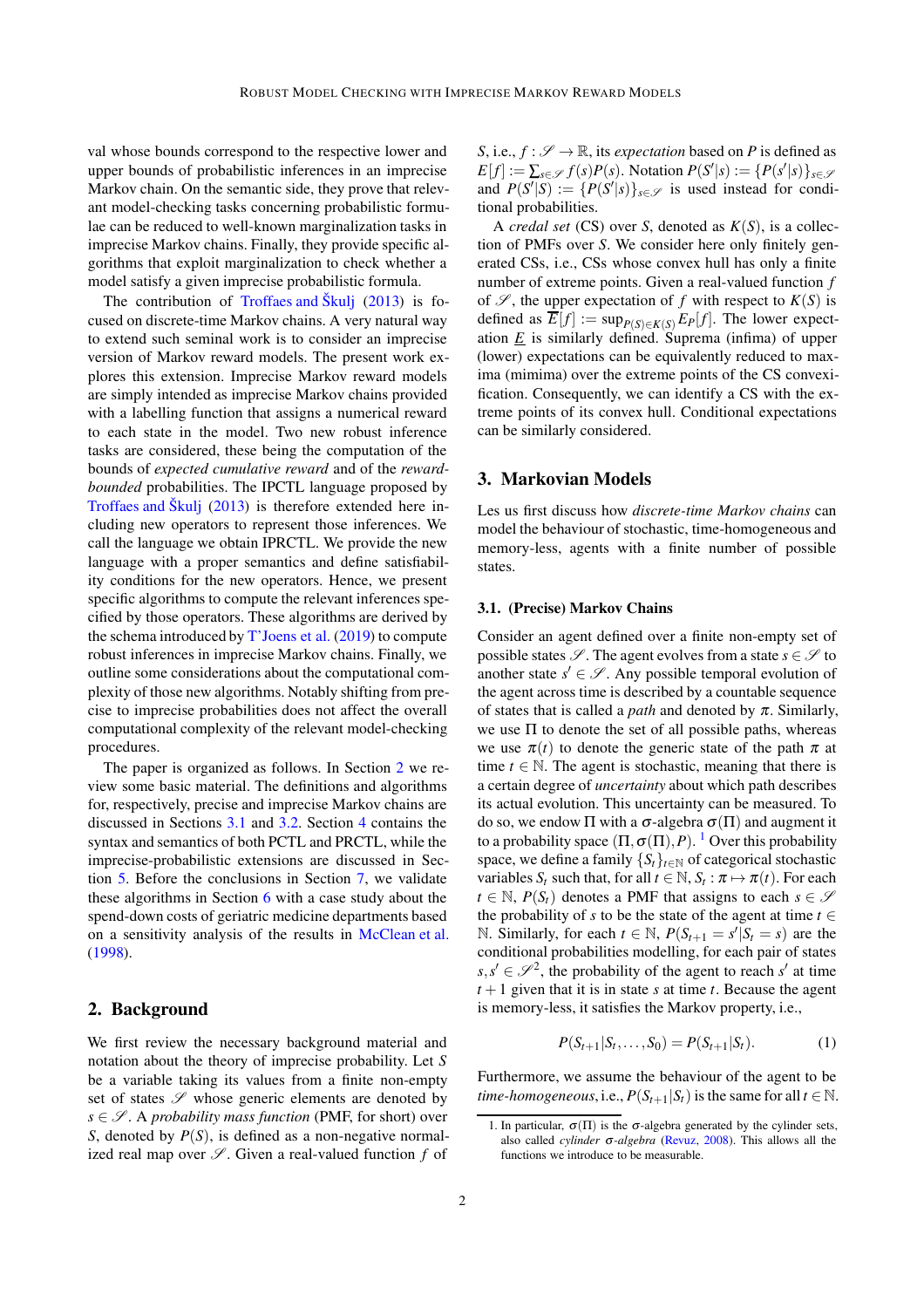Given the Markov property and the time-homogeneity, a compact specification of the agent behaviour is possible in terms of an initial PMF  $P(S_0)$  and a transition matrix  $T: \mathscr{S}^2 \mapsto [0,1]$ , whose elements are the values in  $P(S_{t+1}|S_t)$  and where the choice of *t* is arbitrary because of time-homogeneity. Such a model is called here a *precise Markov chain* (PMC) and denoted by *M*.

Typical inferential tasks in PMCs can be computed by means of a *transition operator*  $\hat{T}$  mapping a real-valued function *f* of  $\mathscr S$  to its (left) scalar product by *T*, i.e.,

$$
(\hat{T}f)(s) := \sum_{s' \in \mathscr{S}} T(s', s) \cdot f(s'),\tag{2}
$$

for each  $s \in \mathcal{S}$ . The *dual*  $\hat{T}^{\dagger}$  of this linear operator is obtained by a right scalar product as follows:

<span id="page-2-2"></span>
$$
(\hat{T}^{\dagger}f)(s) := \sum_{s' \in \mathscr{S}} T(s, s') \cdot f(s'), \tag{3}
$$

for each  $s \in \mathscr{S}$ . By total probability it is easy to check that  $\hat{T}P(S_t) = P(S_{t+1})$  and hence  $\hat{T}^tP(S_0) = P(S_t)$ . By the notion of conditional expectation,  $\hat{T}^{\dagger} f(S_t) = E_P[f(S_{t+1})|S_t],$ and hence  $((\hat{T}^{\dagger})^t f(S_0))(s) = E_P[f(S_t)|S_0 = s].$ 

We similarly compute the *hitting probability* vector  $h_{\mathcal{A}}^{\leq t}$ for a finite time-horizon  $t \in \mathbb{N}$ . For each  $s \in \mathscr{S}$ , and  $\mathscr{A} \subseteq \mathscr{S}, h_{\mathscr{A}}^{\leq t}(s)$  is defined as the probability of having at least a state  $s_{\tau} \in \mathcal{A}$  for some  $\tau \leq t$ , provided that  $S_0 = s$ . Clearly,  $h_{\mathcal{A}}^{\leq 0} = \mathbb{I}_{\mathcal{A}}$ , i.e., the indicator function of  $\mathcal A$  gives the hitting vector for  $t = 0$  being one for states consistent with  $\mathscr A$  and zero otherwise. We say that a state  $s \in \mathscr S$  is ab*sorbing* if  $T(s, s') = 0$  for each  $s' \neq s$ , i.e., once the model is in an absorbing state, the transition probabilities to other states are all zero. Let  $T_{\mathscr{A}}$  denote the transition matrix obtained from *T* by making absorbing all states  $s \in \mathcal{A}$ . We can obtain the hitting probability as:

<span id="page-2-4"></span>
$$
h_{\mathscr{A}}^{\leq t}(s) = \sum_{s' \in \mathscr{A}} T_{\mathscr{A}}^t(s, s') = [(\hat{T}^{\dagger})^t \mathbb{I}_{\mathscr{A}}](s), \tag{4}
$$

for  $s \in \mathcal{A}^c := \mathcal{S} \setminus \mathcal{A}$ , while, trivially,  $h_{\mathcal{A}}^{\leq t}(s) = 1$  for  $s \in$  $\mathscr A$ . The dual of the above computation corresponds to the recursion:

<span id="page-2-1"></span>
$$
h_{\mathcal{A}}^{\leq t} = \mathbb{I}_{\mathcal{A}} + \mathbb{I}_{\mathcal{A}} \hat{T}^{\dagger} h_{\mathcal{A}}^{\leq t-1}, \tag{5}
$$

for each  $t > 0$ , where sums and products by indicator functions are intended as element-wise operations on arrays.

The unbounded hitting probability vector  $h_{\mathscr{A}}$  whose elements are the values of the probability of the agent to reach at least a state  $s \in \mathcal{A}$  *evetually in the future* computed for each  $s \in \mathscr{S}$ , can be achieved as  $\lim_{t \to \infty} h_{\mathscr{A}}^{\leq t}$ . Proves of the existence of this limit are available in literature, see [Revuz](#page-10-6) [\(2008\)](#page-10-6). Here, simply note that  $\lim_{t\to\infty} h_{\mathcal{A}}^{\leq t}$  corresponds to the fixed point of Equation [\(5\)](#page-2-1). We remind the reader to classical references, e.g., [Revuz](#page-10-6) [\(2008\)](#page-10-6), for the formal proofs of these results.

Finally, following [Katoen et al.](#page-10-7) [\(2005](#page-10-7)), we define a *Markov reward model* (MRM) as a PMC paired with a reward function  $rew : \mathscr{S} \mapsto \mathbb{N}$ . We call the natural number *rew*(*s*), the reward of state  $s \in \mathcal{S}$ , while *rew* also denotes the array of all the rewards for the different values of  $\mathscr{S}$ . The *cumulative* reward of the *t*-th state of a path  $\pi$  in the time range  $[0, t]$  is intended as:

<span id="page-2-5"></span>
$$
Rew(\pi, t) := \sum_{\tau=0}^{t} rew(\pi(\tau)).
$$
 (6)

#### <span id="page-2-0"></span>3.2. Imprecise Markov Chains

The generalization of PMCs to imprecise probability can be achieved in different ways, possibly leading to different inferential results on specific tasks [\(Krak et al.](#page-10-8), [2019\)](#page-10-8). The approach we adopt here, also called *model-theoretic*, is based on a direct sensitivity analysis interpretation approach): an IMC is intended as a family of PMCs all compatible with the assessments about the system uncertain behaviour. Under this interpretation, a generalization of a PMC to an IMC can be achieved by replacing  $P(S_0)$  with a CS  $K(S_0)$  and the transition matrix *T* with a *credal transition matrix*  $\mathscr T$  made of conditional CSs, i.e.,  $\mathscr{T} := \{K(S'|s)\}_{s \in \mathscr{S}}$  and characterizing the transitions from *S* to *S* ′ . Time-homogeneity consists instead in assuming the specification of the (collections of) CSs  $K(S_{t+1}|S_t)$ independent of *t*. The dual (linear) transition operator in Equation [\(3\)](#page-2-2) admits the following (non-linear) extension to IMCs:

<span id="page-2-3"></span>
$$
(\overline{\mathscr{T}}f)(s) := \sup_{T(s,S') \in K(S'|s)} \sum_{s' \in \mathscr{S}} T(s,s') \cdot f(s'), \qquad (7)
$$

to be considered for each  $s \in \mathcal{S}$ , with  $K(S'|s) \in \mathcal{S}$ [\(Troffaes and Škulj](#page-10-3), [2013](#page-10-3)). An analogous *lower* operator  $\mathcal{I}$  can be defined by replacing the supremum in Equation [\(7\)](#page-2-3) with an infimum. Note that the optimization in Equation [\(7\)](#page-2-3) is a linear programming task whose feasible region is the convex hull of  $K(S'|s)$ , that in our assumptions can be described by a finite number of linear constraints. It is easy to check that:

$$
(\overline{\mathcal{F}}^t f)(s) = \overline{E}(f(S_t)|S_0 = s), \qquad (8)
$$

for each  $s \in \mathscr{S}$ . A similar relation holds for the lower operator and the lower expectation. As recently shown by [T'Joens et al.](#page-10-4) [\(2019](#page-10-4)), the recursion in Equation [\(5\)](#page-2-1) to compute the hitting probabilities in a PMC can be easily generalized to IMCs as follows:

<span id="page-2-6"></span>
$$
\overline{h}_{\mathscr{A}}^{\leq t} = \mathbb{I}_{\mathscr{A}} + \mathbb{I}_{\mathscr{A}} \overline{\mathscr{T}} \overline{h}_{\mathscr{A}}^{\leq t-1},\tag{9}
$$

with starting point  $\overline{h}_{\mathscr{A}}^{\leq 0} = \mathbb{I}_{\mathscr{A}}$ . The upper hitting probability vector  $\overline{h}_{\mathscr{A}}^{\leq t}$  is intended as the upper bound, computed with respect to the joint CS induced by the IMC,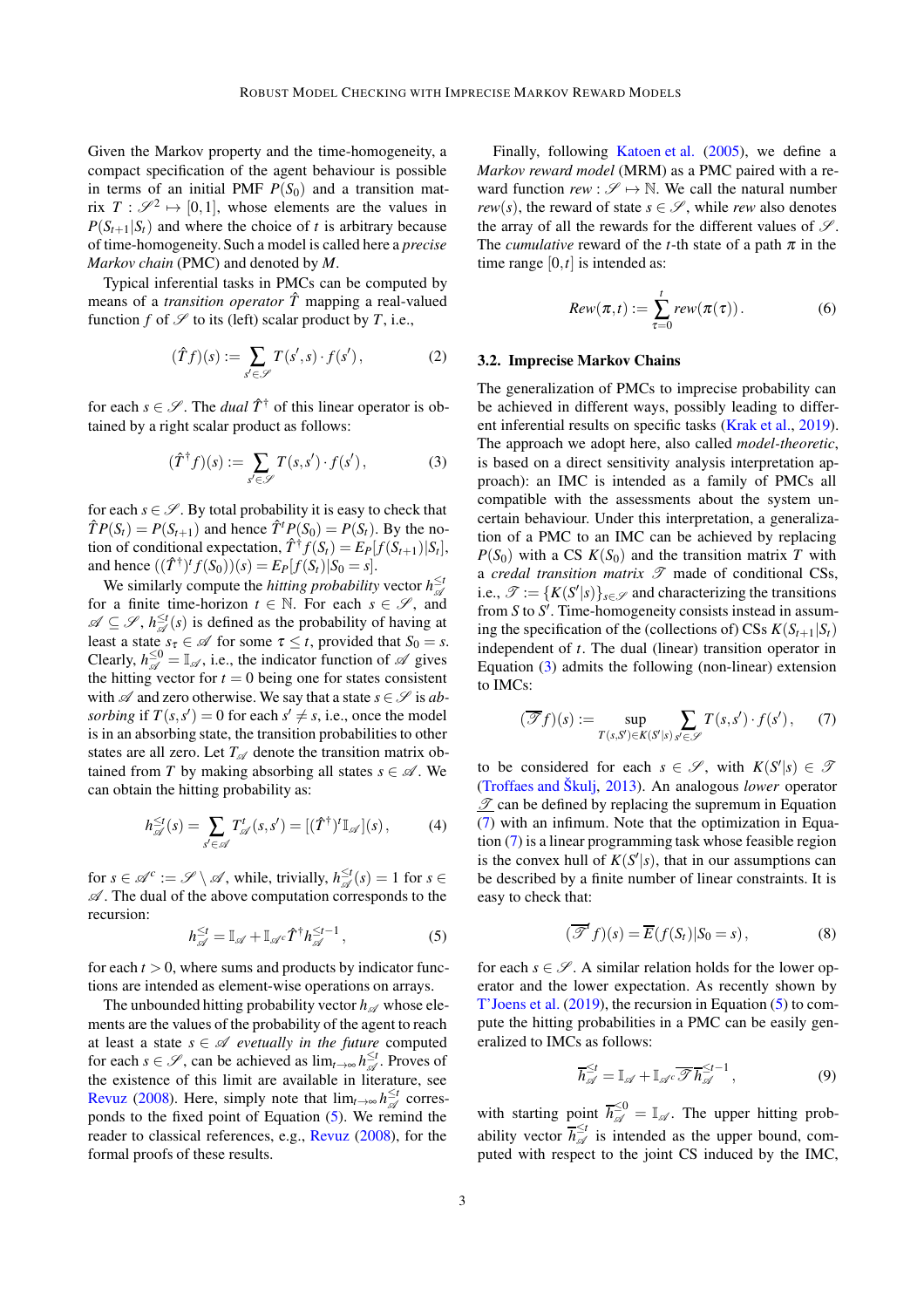of the hitting probability vector defined in Section [3.2.](#page-2-0) A similar recursion, involving the lower operator and giving the lower hitting probability also holds. As shown by [Troffaes and Škulj](#page-10-3) [\(2013\)](#page-10-3), those recursions can equivalently provide a generalization of Equation [\(4\)](#page-2-4):

<span id="page-3-6"></span>
$$
\overline{h}_{\mathscr{A}}^{\leq t}(s) = (\overline{\mathscr{F}}_{\mathscr{A}}^t \mathbb{I}_{\mathscr{A}})(s), \qquad (10)
$$

for each  $s \in \mathcal{A}^c$  being instead one for  $s \in \mathcal{A}$ , where  $\overline{\mathcal{I}}_{\mathcal{A}}$  is such that  $\overline{\mathcal{F}}_{\mathcal{A}} f(s) = f(s)$  for  $s \in \mathcal{A}$  and  $\overline{T}_{\mathcal{A}} f(s) = \overline{T} f(s)$ for  $s \in \mathcal{A}^c$ . When paired with a reward function *rew*, the IMC is called *imprecise* MRM (IMRM). The problem of computing lower and upper expectations of the cumulative reward of a path as in Equation  $(6)$  is one of the algorithmic challenges we want to address in the rest of the paper.

# <span id="page-3-0"></span>4. Probabilistic Computational Tree Logic

We open the discussion by reviewing the syntax (Section [4.1\)](#page-3-1) and semantics (Section [4.2\)](#page-3-2) of PCTL, the reference language for MC based on PMCs. A demonstrative modelchecking task involving PCTL is in Section [4.3.](#page-4-0) Afterwards, we show how the PCTL syntax has been extended to take into account reward functions in PRCTL (Section [4.4\)](#page-4-1), whose semantics is reduced to MRM queries (Section [4.5\)](#page-4-2).

### <span id="page-3-1"></span>4.1. PCTL Syntax

The PCTL syntax is recursively defined as follows:

$$
\phi := \top | p | \neg \phi | \phi_1 \wedge \phi_2 | P_{\nabla b} \psi, \qquad (11)
$$

$$
\psi := \bigcirc \phi \mid \phi_1 \bigcup \phi_2 \mid \phi_1 \bigcup \phi_2. \tag{12}
$$

The language includes the standard notation ⊤ for *true*, atoms (such as *p*) and standard Boolean formulae, whose meaning is the same as in standard propositional logic. It also includes path formulae denoted by  $\psi$  and representing properties of paths with the following informal reading [\(Baier and Katoen,](#page-9-4) [2008\)](#page-9-4):

- $\bigcirc$   $\phi$  means that *in the next state of the path*  $\phi$  *hold*;
- $\phi_1 \bigcup^{\leq t} \phi_2$  means that  $\phi_2$  *holds at a certain time*  $\tau \leq t$ *and*  $\phi_1$  *holds in all the previous states of the path*;
- $\bullet$   $\phi_1 \cup \phi_2$  means that  $\phi_2$  *holds eventually along the path and* φ<sup>1</sup> *holds in all the previous states of the path*.

Finally, for the probability formulae, where  $b \in [0,1]$  and  $\nabla \in \{ \langle \langle \cdot, \langle \cdot, = \rangle \rangle, \}$ ,  $P_{\nabla h} \psi$  means that *there is a probability* ∇*b to reach a path satisfying* ψ.

#### <span id="page-3-2"></span>4.2. PCTL Semantics

To present PCTL semantics we first augment standard PMCs (Section [3.1\)](#page-1-1) with a finite non-empty set of atomic propositions *AP* and a *labelling* function  $l : \mathcal{S} \mapsto 2^{AP}$  that assigns to each state  $s \in \mathscr{S}$  a set of propositions  $l(s) \subset AP$ . The resulting model is called *labelled PMC*. In the following, by PMC we always denote a labelled PMC.

**Boolean Formulae.** Given PMC *M* and state  $s \in \mathcal{S}$ , the semantics for Boolean formulae is as follows:

$$
M, s \models \top \forall s \in \mathscr{S};\tag{13}
$$

$$
M, s \models p \text{ iff } p \in l(s); \tag{14}
$$

$$
M, s \models \phi_1 \land \phi_2 \text{ iff } M, s \models \phi_1 \text{ and } M, s \models \phi_2; \qquad (15)
$$

$$
M, s \models \neg \phi \text{ iff } M, s \not\models \phi. \tag{16}
$$

**Path Formulae.** Given PMC *M* and path  $\pi$ , the following conditions hold:

$$
M, \pi \models \bigcirc \phi \text{ iff } M, \pi(1) \models \phi ; \tag{17}
$$

$$
M, \pi \models \phi_1 \bigcup_{\forall 2}^{\leq t} \phi_2 \text{ iff } \exists \tau \leq t : M, \pi(\tau) \models \phi_2, \\ \forall \tau' : 0 \leq \tau' < \tau; \qquad (18)
$$

$$
M, \pi \models \phi_1 \bigcup \phi_2 \text{ iff } \exists \tau \geq 0: \begin{array}{l} M, \pi(\tau) \models \phi_2, \\ M, \pi(\tau') \models \phi_1, \\ \forall \tau': 0 \leq \tau' < \tau. \end{array} \tag{19}
$$

The *check* of the models with respect to Boolean formulae can be achieved by SAT solvers [\(Davis and Putnam](#page-9-13), [1960\)](#page-9-13), while the *parsing-tree* technique is used instead for path formulae [\(Baier and Katoen,](#page-9-4) [2008\)](#page-9-4).

<span id="page-3-4"></span>**Probability Formulae.** Given PMC *M* and state  $s \in \mathcal{S}$ the following condition holds:

<span id="page-3-3"></span>
$$
M, s \models P_{\nabla b} \psi \text{ iff } P(s \models \psi) \nabla b, \qquad (20)
$$

<span id="page-3-5"></span>provided that  $P(s \models \psi)$  is the probability of the PMC to reach a path  $\pi \in \Pi$  such that  $\pi \models \psi$  given that  $S_0 = s$ [\(Baier and Katoen](#page-9-4), [2008\)](#page-9-4). For each one of the possible values of  $\psi$ , the computation of  $P(s \models \psi)$  can be reduced to a PMC inference as in the following. Let us begin by considering the case  $\psi := \bigcap \phi$ . The computation of  $P(s \models \psi)$ can be achieved simply defining  $\Phi := \{s' \in \mathcal{S} : M, s' \models \phi\}$ and computing the trivial inference:

<span id="page-3-7"></span>
$$
P(S_1 \in \Phi | S_0 = s) := (\hat{T}^{\dagger} \mathbb{I}_{\Phi})(s) = \sum_{s' \in \Phi} T(s, s'). \tag{21}
$$

We now consider the case  $\psi := \phi_1 \bigcup^{\leq t} \phi_2$ . To compute  $P(s \models \phi_1 \bigcup^{\leq t} \phi_2)$ , we first define  $\Phi_1$  and  $\Phi_2$  as the subsets of  $\mathscr S$  satisfying, respectively,  $\phi_1$  and  $\phi_2$ . The probability in Equation  $(20)$ , hence, can be computed as the hitting probability of event  $\Phi_2|\Phi_1$ , that is the set of all  $s \in \mathcal{S}$  such that  $s \in \Phi_2$  and all the states  $s' \in \mathcal{S}$  visited before reaching *s* are in  $\Phi_1$ . We denote such hitting probability as  $h_{\Phi_2|\Phi_1}^{\leq t}$ .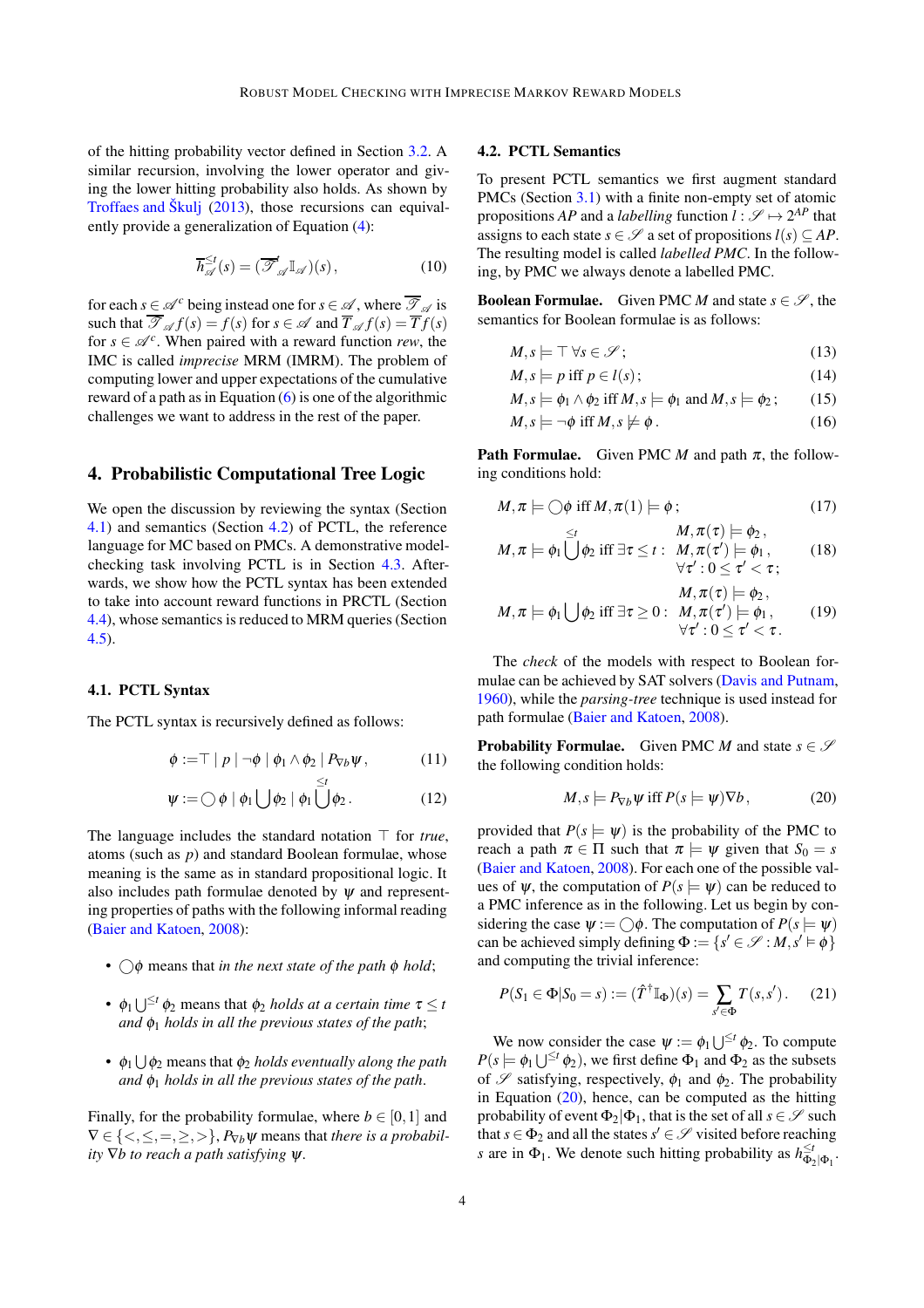A recursion analogous to that in Equation [\(5\)](#page-2-1) is obtained by multiplying the complement of the hitting event  $\Phi_2$  by the indicator of  $\Phi_1$ , thus obtaining the indicator of the set difference, *i.e.*,

<span id="page-4-3"></span>
$$
h_{\Phi_2|\Phi_1}^{\leq \tau} := \mathbb{I}_{\Phi_2} + \mathbb{I}_{\Phi_1 \setminus \Phi_2} \hat{T}^\dagger h_{\Phi_2|\Phi_1}^{\leq \tau - 1},\tag{22}
$$

for each  $\tau = 1, \ldots, t$ , with  $h_{\Phi_2}^{\leq 0}$  $\mathcal{L}^{ \leq 0}_{\Phi_2|\Phi_1}:=\mathbb{I}_{\Phi_2}$ . Case  $\psi:=\phi_1\bigcup \phi_2$ is analogous to  $\phi_1 \bigcup^{\leq t} \phi_2$  when  $t \to \infty$ . The value of  $P(s \models$  $\phi_1 \cup \phi_2$ , indeed, corresponds to  $\lim_{t \to \infty} h_{\Phi_2|\Phi_1}^{\leq t}$ . Remind that, this limit exists and it corresponds to the fixed point of the schema in Equation [\(22\)](#page-4-3) [\(Revuz,](#page-10-6) [2008\)](#page-10-6). For this reason, an easy way to approximate  $\lim_{t\to\infty} h_{\Phi_2|\Phi_1}^{\leq t}$  consists in iterating the schema in Equation [\(22\)](#page-4-3) until convergence. Notice that, limited to PMCs, there exist other procedures that allow to directly compute the value of  $P(s \models \phi_1 \cup \phi_2)$ solving a system of linear equations through linear programming [\(Baier and Katoen](#page-9-4), [2008](#page-9-4), pp. 761-762).

## <span id="page-4-4"></span><span id="page-4-0"></span>4.3. A PCTL Example

Example 1 [\(Baier and Katoen](#page-9-4) [\(2008\)](#page-9-4)) *Consider a simple communication model operating with a single channel. The channel is error-prone, meaning that messages can be lost. In this particular example, the (four) states of such model M are in one-to-one correspondence with the atomic propositions, i.e.,*  $\mathscr{S} = AP := \{$ start, try, lost, delivered $\}$ . Transition probab*ilities are shown in Figure [1](#page-4-4) as label arrows, impossible transitions correspond to missing edges.*



Figure 1: Transitions in a four-state PMC.

*M is compliant if and only if "*the probability of a message to be lost within seven time steps is smaller than or equal to 0.25*". As the starting state for M is by construction s* = start*, this corresponds to the following PCTL formula:*

$$
M, \{ \text{start} \} \models P_{\leq 0.25} \top \bigcup^{\leq 7} (\{ \text{lost} \}), \tag{23}
$$

*whose semantics is such as in Equation* [\(20\)](#page-3-3)*. Yet, the task reduces to compute*  $h^{\leq 7}_{\{\text{lost}\}}(\mathscr{S}|\{\text{start}\})$ *. Its computation can be achieved either by the recursion in Equation* [\(5\)](#page-2-1) *or by the matrix product in Equation* [\(4\)](#page-2-4)*, both leading to the numerical values in Table [1.](#page-4-5) Since the corresponding values is*  $h_{\{\text{lost}\}}^{\leq 7}$  (start) = 0.190  $\leq$  0.25, the system satisfies *the requirement and can be considered compliant.*

|                             | S     |        |       |       |  |  |  |  |
|-----------------------------|-------|--------|-------|-------|--|--|--|--|
| t                           | start | deliv. | try   | lost  |  |  |  |  |
| 0                           | 0.000 | 0.000  | 0.000 | 1.000 |  |  |  |  |
| 1                           | 0.000 | 0.000  | 0.100 | 1.000 |  |  |  |  |
| $\mathcal{D}_{\mathcal{L}}$ | 0.100 | 0.000  | 0.100 | 1.000 |  |  |  |  |
| 3                           | 0.100 | 0.100  | 0.100 | 1.000 |  |  |  |  |
| 4                           | 0.100 | 0.100  | 0.190 | 1.000 |  |  |  |  |
| 5                           | 0.190 | 0.100  | 0.190 | 1.000 |  |  |  |  |
| 6                           | 0.190 | 0.190  | 0.190 | 1.000 |  |  |  |  |
| 7                           | 0.190 | 0.190  | 0.271 | 1.000 |  |  |  |  |

<span id="page-4-5"></span>Table 1: Hitting probabilities  $h_{LL}^{\leq t}$  $\frac{\leq t}{\{lost\}}(s)$  for  $t \leq 7$ .

#### <span id="page-4-1"></span>4.4. PRCTL Syntax

PRCTL [\(Katoen et al.](#page-10-7), [2005\)](#page-10-7) is a PCTL extension achieved by augmenting Equations [\(11\)](#page-3-4) and [\(12\)](#page-3-5) as follows:

<span id="page-4-8"></span><span id="page-4-7"></span>
$$
\phi := \dots \mid E_{\nabla r} \phi \,, \tag{24}
$$

$$
\psi := \dots \mid \phi_1 \bigcup_{\leq r} \phi_2 \,, \tag{25}
$$

where  $\nabla := \{ \langle \xi, \xi, =, \xi \rangle \}$  and  $r \in \mathbb{N}$ . <sup>[2](#page-4-6)</sup> The informal reading of the state formula  $E_{\nabla r} \phi$  is that *the expected cumulative reward earned until reaching a state that satisfies*  $\phi$  *is*  $\nabla r$ *. The <i>bounded reward* path formula  $\phi_1 \bigcup_{\leq r} \phi_2$ means instead that *there exists*  $t \geq 0$  *such that*  $\pi(t)$  *satisfies* φ<sup>2</sup> *while all the previous states along the path satisfy* φ<sup>1</sup> *and the cumulative reward of path* <sup>π</sup> *from* 0 *to t is less than or equal to r*.

#### <span id="page-4-2"></span>4.5. PRCTL Semantics

To define the PRCTL semantics we add three new satisfiability conditions to those in Section [4.2.](#page-3-2)

**Bounded Reward.** Given MRM  $(M,rew)$  and path  $\pi$ , the following condition holds:

$$
(M,rew), \pi \models \phi_1 \bigcup_{\leq r} \phi_2 \text{ iff } \exists \tau : (M,rew), \pi(\tau) \models \phi_2, \\ Rev(\pi, \tau) \leq r.
$$
\n
$$
(26)
$$

The procedure for this formula is analogous to that of the PCTL path formulae.

Expected Cumulative Reward. Given MRM (*M*,*rew*) and state  $s \in \mathcal{S}$ , the following condition holds:

<span id="page-4-9"></span>
$$
(M,rew), s \models E_{\nabla r} \phi \text{ iff } E[Row_{\Phi}^{\leq t}](s) \nabla r. \qquad (27)
$$

<span id="page-4-6"></span><sup>2.</sup> Following [Baier and Katoen](#page-9-4) [\(2008\)](#page-9-4), we assume rewards to be natural instead of real numbers. This assumption is very common in the field of model checking because it aids to avoid possible issues concerning the overall computational complexity of the main tasks.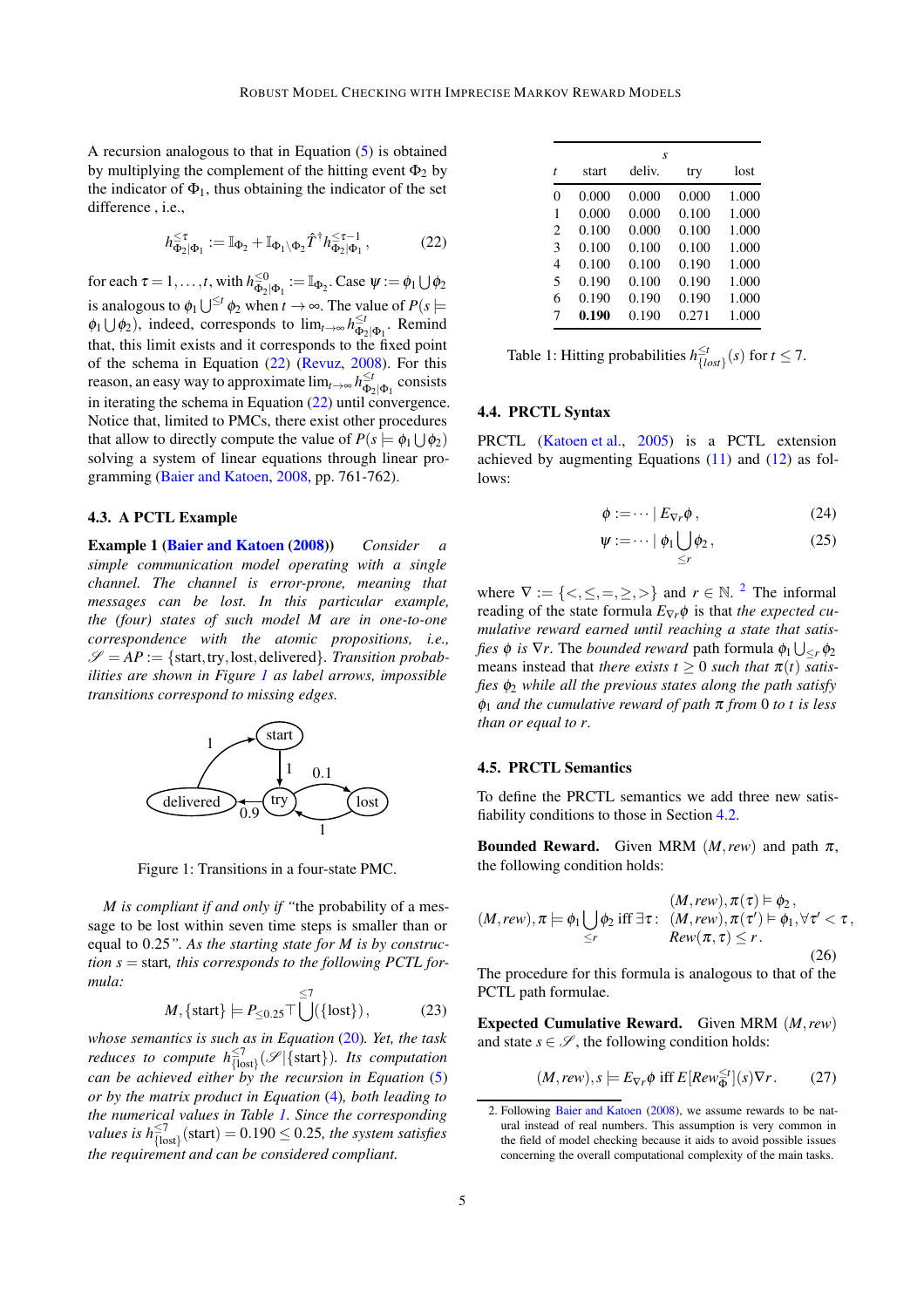Notice that, when  $t \to \infty$ , i.e., when no state satisfying  $\phi$  is reached until a finite time  $t \in \mathbb{N}$ , by definition  $E[Rev_{\Phi}^{\leq t}](s) = +\infty$ . Instead, for each  $t \in \mathbb{N}$  and  $s \in \mathscr{S}$  the expected cumulative reward is defined as follows:

<span id="page-5-1"></span>
$$
E[Row_{\Phi}^{\leq t}](s) := \sum_{\substack{\pi \in \text{Paths}(s):\\ \exists \tau \leq t:\pi(\tau) \models \phi}} Rev(\pi, \tau) \cdot P(\pi),\qquad(28)
$$

That is, an expected value for paths starting in  $S_0 = s$  and reaching  $\Phi$  at some time step  $\tau \leq t$ . A recursion analogous to that in Equation  $(5)$  for the hitting event  $\Phi$  can be therefore derived for the quantity in Equation [\(28\)](#page-5-1). The only difference is that, if event  $\Phi$  is achieved for  $S_0 = s$ , the value one in the indicator function should be multiplied by the corresponding reward for *s*. If this is not the case, the expected rewards of the previous time step should be propagated by the transition operator, and increased by the original rewards, i.e.,

$$
E[Rev_{\Phi}^{\leq \tau}] = \mathbb{I}_{\Phi} \cdot rev + \mathbb{I}_{\Phi^c}(rew + \hat{T}^{\dagger} E[Rev_{\Phi}^{\leq \tau-1}]), (29)
$$

and hence:

<span id="page-5-2"></span>
$$
E[Rev_{\Phi}^{\leq \tau}] = rew + \mathbb{I}_{\Phi^c} \hat{T}^{\dagger} E[Rev_{\Phi}^{\leq \tau-1}], \quad (30)
$$

where both equations are array relations to be considered for each  $\tau = 1, \ldots, t$ , sums and products should be intended as element-wise operations on arrays, and *rew* is the array of (state) rewards defined in Section [3.1.](#page-1-1) Note that, when  $rew = \mathbb{I}_{\Phi}$ , Equation [\(30\)](#page-5-2) becomes Equation [\(5\)](#page-2-1), i.e., if rewards are one on the hitting event and zero otherwise, the expected cumulative reward equals the hitting probability.

Bounded-Reward Probability. Given MRM (*M*,*rew*) and state  $s \in \mathcal{S}$ , the following condition holds:

<span id="page-5-6"></span>
$$
(M,rew), s \models P_{\nabla b} \phi_1 \bigcup_{\leq r} \phi_2 \text{ iff } P(s \models \phi_1 \bigcup_{\leq r} \phi_2) \nabla b, \quad (31)
$$

where, as in Equation [\(20\)](#page-3-3),  $P(s \models \phi_1 \bigcup_{\leq r} \phi_2)$  is the probability of the PMC to reach a path  $\pi \models \phi_1 \bigcup_{\leq r} \phi_2$  given that  $S_0 = s$ . This can be intended as a hitting probability for event  $\Phi_2$  with respect to state  $s \in \mathcal{S}$  provided that all the states visited before reaching  $\Phi_2$  satisfy  $\phi_1$ , and the expected cumulative reward earned before reaching  $\Phi_2$  is less than or equal to *r*. This remark allows to derive a recursion analogous to that in Equation [\(22\)](#page-4-3), that also takes into account the reward earned after any iteration. For each  $\tau \geq 0$ ,  $\rho \leq r$  and  $s \in \mathscr{S}$ , we denote by  $x_{\Phi_{\alpha}|\Phi}^{\leq \tau,\rho}$  $\frac{\sum_i \mu_j}{\Phi_2|\Phi_1}(s)$  the hitting probability of reaching  $\Phi_2$  for some  $\tau \geq 0$  provided that all the states visited before reaching  $\Phi_2$  are in  $\Phi_1$  and the expected cumulative reward earned until reaching  $\Phi_2$  is  $\leq r$ . Trivially, for  $\tau = 0$ :

$$
x_{\Phi_2|\Phi_1}^{\leq 0,\rho}(s) := \begin{cases} 1 \text{ if } s \in \Phi_2 \text{ and } \text{rew}(s) \leq \rho, \\ 0 \text{ otherwise.} \end{cases}
$$
 (32)

In array notation, this rewrites as follows:

<span id="page-5-7"></span>
$$
x_{\Phi_2|\Phi_1}^{\leq 0,\rho} := \mathbb{I}_{\mathscr{S}_\rho^{rev}} \cdot \mathbb{I}_{\Phi_2},\tag{33}
$$

where  $\mathcal{S}_{\rho}^{rew} := \{ s \in \mathcal{S} : \text{rew}(s) \leq \rho \}.$  For  $\tau > 0$ , the following recursion holds [\(Baier and Katoen](#page-9-4), [2008](#page-9-4)):

<span id="page-5-3"></span>
$$
x_{\Phi_2|\Phi_1}^{\leq \tau,\rho}(s) := \begin{cases} 1 \text{ if } s \in \Phi_2 \text{ and } \text{rew}(s) \leq \rho, \\ 0 \text{ if } \text{rew}(s) > \rho, \\ \sum_{s' \in \Phi_1} T(s,s') x_{\Phi_2|\Phi_1}^{\leq \tau-1,\rho-\text{rew}(s')}(s') \text{ otherwise}, \end{cases}
$$
(34)

i.e.,

<span id="page-5-5"></span>
$$
x_{\Phi_2|\Phi_1}^{\leq \tau,\rho} := \mathbb{I}_{\mathscr{S}_{\rho}^{\text{rew}}} \left( \mathbb{I}_{\Phi_2} + \mathbb{I}_{\Phi_1 \setminus \Phi_2} \cdot \hat{T}^{\dagger} \chi^{\leq \tau-1,\rho} \right), \qquad (35)
$$

where, for each  $s \in \mathcal{S}$ :

<span id="page-5-4"></span>
$$
\chi^{\leq \tau-1,\rho}(s) := \begin{cases} 1 & \text{if } \rho \leq \text{rew}(s), \\ x_{\Phi_2|\Phi_2}^{\leq \tau-1,\rho-\text{rew}(s)}(s) & \text{otherwise.} \end{cases}
$$
(36)

This defines a simple algorithmic scheme where  $x_{\Phi_{\alpha}}^{\leq\tau,\rho}$  $\frac{\sum_i \mu_i}{\Phi_2|\Phi_2}(s)$ should be computed as in Equation [\(34\)](#page-5-3) for each  $s \in \mathcal{S}$ and  $\rho \le r$  before moving to the subsequent value of  $\tau$ . According to Equation [\(34\)](#page-5-3), the recursion is blocked for each  $s \in \Phi_2$ , with the final probability being equal to one, and for each  $s \in \mathcal{S}$ :  $rew(s) > \rho$ , with the final probability being equal to zero. The recursion is eventually blocked when, for all the reached states  $s \in \mathcal{S}$  it holds that either  $s \in \Phi_2$  or  $rew(s) > \rho$ . This always happens within a finite time horizon  $\tau \in \mathbb{N}$  because, at each further recursive step, the reward threshold  $\rho$  is reduced, for each  $s' \in \mathcal{S}$ , of a value  $rew(s')$  as specified by Equation [\(36\)](#page-5-4). The final value of  $P(s \models \phi_1 \cup_{\leq r} \phi_2)$  is then equal to  $x_{\Phi_2 | d}^{\leq \tau, r}$  $\frac{d \leq \tau, r}{d_2 | \Phi_1}$  where  $\tau \in \mathbb{N}$  is the time step at which [\(35\)](#page-5-5) is eventually blocked.

## <span id="page-5-0"></span>5. Towards an Imprecise PRCTL

In this section we discuss how both PCTL and PRCTL can be extended to an imprecise-probabilistic setting. An *imprecise* PCTL (IPCTL) syntax can be obtained by replacing PCTL probability operator  $P_{\nabla b}$  with its lower (upper) variant  $P_{\nabla b}$  ( $\overline{P}_{\nabla b}$ ) (Section [5.1\)](#page-6-0). The semantics (Section [5.2\)](#page-6-1) is consequently defined as in Section [4.2](#page-3-2) with the checking tasks performed in the corresponding IMCs by means of the inference algorithms described in Section [3.2.](#page-2-0)

IPCTL has been proposed by [Troffaes and Škulj](#page-10-3) [\(2013\)](#page-10-3). Here, we take advantage of the alternative approaches to the computation of the lower and upper hitting probabilities recently proposed by [T'Joens et al.](#page-10-4) [\(2019\)](#page-10-4) and corresponding to Equation [\(9\)](#page-2-6). Compared to the absorbing-state approach in Equation [\(10\)](#page-3-6), proposed by [Troffaes and Škulj](#page-10-3) [\(2013\)](#page-10-3), the more recent approach allows to easily achieve an analogous computation for the lower and upper expected cumulative rewards in the underlying IMRM, thus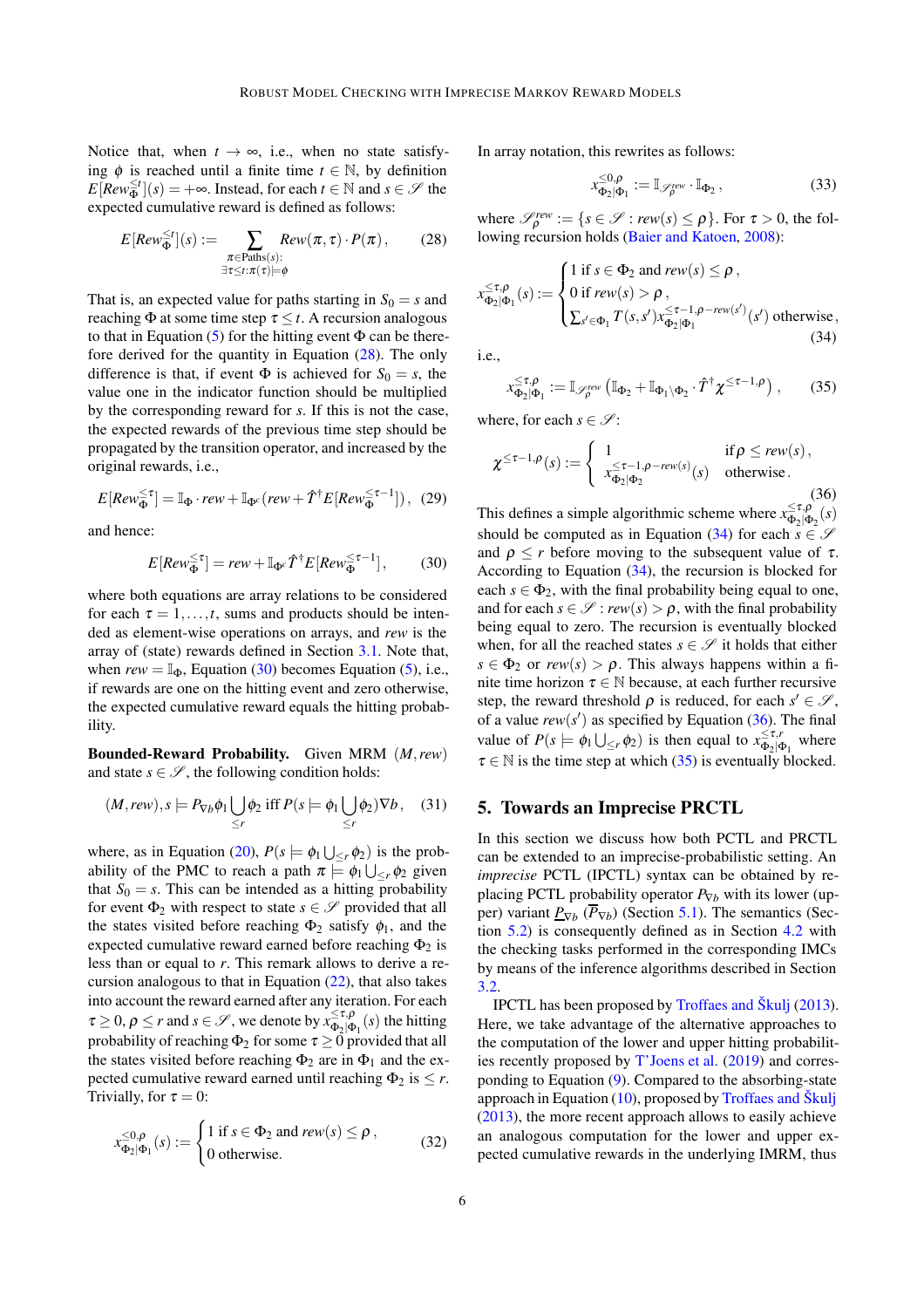providing an imprecise-probabilistic version of Equation [\(30\)](#page-5-2). This is the key to define an *imprecise* PRCTL (IPRCTL) whose syntax (Section [5.4\)](#page-7-0), semantics and model checking (Section [5.5\)](#page-7-1) represent the main contribution of this work.

## <span id="page-6-0"></span>5.1. IPCTL Syntax

The non-probabilistic syntax of IPCTL coincides with that of PCTL. Accordingly, to define IPCTL syntax, we keep the non-probabilistic specification in Equation [\(12\)](#page-3-5) and, in Equation [\(11\)](#page-3-4), replace  $P_{\nabla b} \phi$  with:

$$
\overline{P}_{\nabla b}\psi \mid \underline{P}_{\nabla b}\psi. \tag{37}
$$

The informal reading of  $\overline{P}_{\nabla b}\psi$  is *the upper bound of the probability to reach a path that satisfies* ψ *is* ∇*b*. A similar reading for the lower bound is associated with  $P_{\nabla b}\psi$ . Note that IPCTL coincides with PCTL for  $P = \overline{P}$ .

#### <span id="page-6-1"></span>5.2. IPCTL Semantics

The only difference between IPCTL and PCTL semantics is in the probability formulae. Given labelled IMC  $\mathcal M$  and state  $s \in \mathscr{S}$ , Equation [\(20\)](#page-3-3) becomes:

<span id="page-6-2"></span>
$$
\mathcal{M}, s \models \overline{P}_{\nabla b} \psi \text{ iff } \overline{P}(s \models \psi) \nabla b, \tag{38}
$$

and analogously for *P*. As in Section [4.2](#page-3-2) for PCTL, the satisfiability check in Equation [\(38\)](#page-6-2) leads to different inferential tasks in  $\mathcal M$  depending on  $\psi$ .

For  $\psi := \bigcirc \phi$ , following Equation [\(21\)](#page-3-7), the lower and upper bounds of  $P(S_1 \in \Phi | S_0 = s)$  should be computed. An imprecise-probabilistic version of this equation is achieved by replacing the linear operator in Equation [\(3\)](#page-2-2) with its non-linear analogous in Equation [\(7\)](#page-2-3), i.e.,

$$
\overline{P}(S_1 \in \Phi | S_0 = s) = (\overline{\mathcal{F}} \mathbb{I}_{\Phi})(s), \tag{39}
$$

and analogously for <u>P</u> and <u> $\mathscr{T}$ </u>. The case  $\psi := \phi_1 \bigcup^{\leq t} \phi_2$ requires instead the computation of the lower and upper bounds of the conditional hitting probability vector  $h_{\Phi_2|\Phi_1}^{\leq t}$ . Exactly as Equation [\(22\)](#page-4-3) was obtained as a conditional version of Equation  $(5)$ , from Equation  $(9)$  we can obtain the recursion:

<span id="page-6-3"></span>
$$
\overline{h}_{\Phi_2|\Phi_1}^{\leq \tau} := \mathbb{I}_{\Phi_2} + \mathbb{I}_{\Phi_1 \setminus \Phi_2} \overline{\mathscr{F}} \overline{h}_{\Phi_2|\Phi_1}^{\leq \tau - 1}, \tag{40}
$$

for each  $\tau = 1, \ldots, t$ , and analogously for the upper bound, with the same initialization for both cases, i.e.,

$$
\underline{h}_{\Phi_2|\Phi_1}^{\leq 0} = \overline{h}_{\Phi_2|\Phi_1}^{\leq 0} = \mathbb{I}_{\Phi_2}.
$$
 (41)

As for PMCs, case  $\psi := \phi_1 \cup \phi_2$  can be treated analogously to  $\phi_1 \bigcup^{\leq t} \phi_2$  when  $t \to \infty$ . The value of  $\overline{P}(s \models \phi_1 \cup \phi_2)$ hence corresponds to  $\lim_{t\to\infty} \overline{h}_{\Phi_2}^{\leq t}$  $\frac{\tilde{\Theta}_2}{\Phi_2|\Phi_1}$ . Proposition 16 in

[\(Krak et al.](#page-10-8), [2019\)](#page-10-8) proves that such limit exists and corresponds to the fixed point of  $h^{\leq \tau}_{A \subseteq \mathscr{S}}$ . Notice that, the result can be considered valid also for the recursion in Equation  $(40)$  because the additional condition that all the states visited before reaching  $\Phi_2$  are in  $\Phi_1$  does not alter the validity of the proof. Notice also that the result by [Krak et al.](#page-10-8) [\(2019\)](#page-10-8) is obtained within a game-theoretic approach to IMCs, which is different from the sensitivity-analysis approach we adopt here. However, as the author clearly points out, the result is to be considered valid for all the foundational approaches to IMCs [\(Krak et al.](#page-10-8), [2019](#page-10-8)).

Regarding computational complexity, the linear programming tasks in Equation [\(40\)](#page-6-3) take only polynomial time with respect to  $|\mathscr{S}|$ , while the maximum number of iterations is*t*. This shows that shifting to imprecise probabilities does not affect the overall computational complexity of the task. The only computational issue with computing  $\overline{P}(s \models \phi)$  (as well as  $P(s \models \phi)$ ) concerns the nesting depth of  $\phi$ , i.e., the number of iterated nested formulae in  $\phi$ . The overall complexity of computing  $\overline{P}(s \models \phi)$ , indeed, is exponential with respect to the nesting depth of  $\phi$ . However, the same holds in the precise case and this does not significantly affect applications, where small nesting depths are typically considered.

#### 5.3. A IPCTL Example

Example 2 *Consider an imprecise probabilistic version of the model M discussed in Example [1.](#page-4-4) The same, precise, transition probabilities are kept as in Figure [1](#page-4-4) apart from*  $P(S_{t+1}|s_t = \text{try})$ *. For a sensitivity analysis parametrized by*  $\varepsilon \in [0,1]$ *, we replace such (conditional) PMF with the CS induced by the linear constraint:*

$$
P(\text{delivered}|\text{try}) \in [(1-\varepsilon)0.9 - \varepsilon, (1-\varepsilon)0.9 + \varepsilon]. \tag{42}
$$

*with the impossible transitions remaining impossible.*[3](#page-6-4) *This makes the model a IMC to be used to answer IPCTL queries, such as* "the upper probability to lose a message within seven time steps is less than or equal to 0.25"*. Having this formula for the upper probability satisfied ensures that any MC consistent with the IMC would satisfy the analogous formula in Example [1,](#page-4-4) thus providing the desired sensitivity analysis. Figure [2](#page-7-2) shows the corresponding (upper) hitting probabilities for increasing values of* <sup>ε</sup> *computed by means of the recursion in Equation* [\(9\)](#page-2-6) *and two different time horizons. Even for the higher perturbation level we consider* ( $\varepsilon = 0.03$ ) *within seven time steps the hitting probability remains under the threshold level. In the limit of longer chains, for this model, both bounds converge to one.*

<span id="page-6-4"></span><sup>3.</sup> As only two states are possible, the bounds on the probability of {lost} can be also induced by  $\varepsilon$ -contamination. Deterministic PMFs are unaffected by the contamination.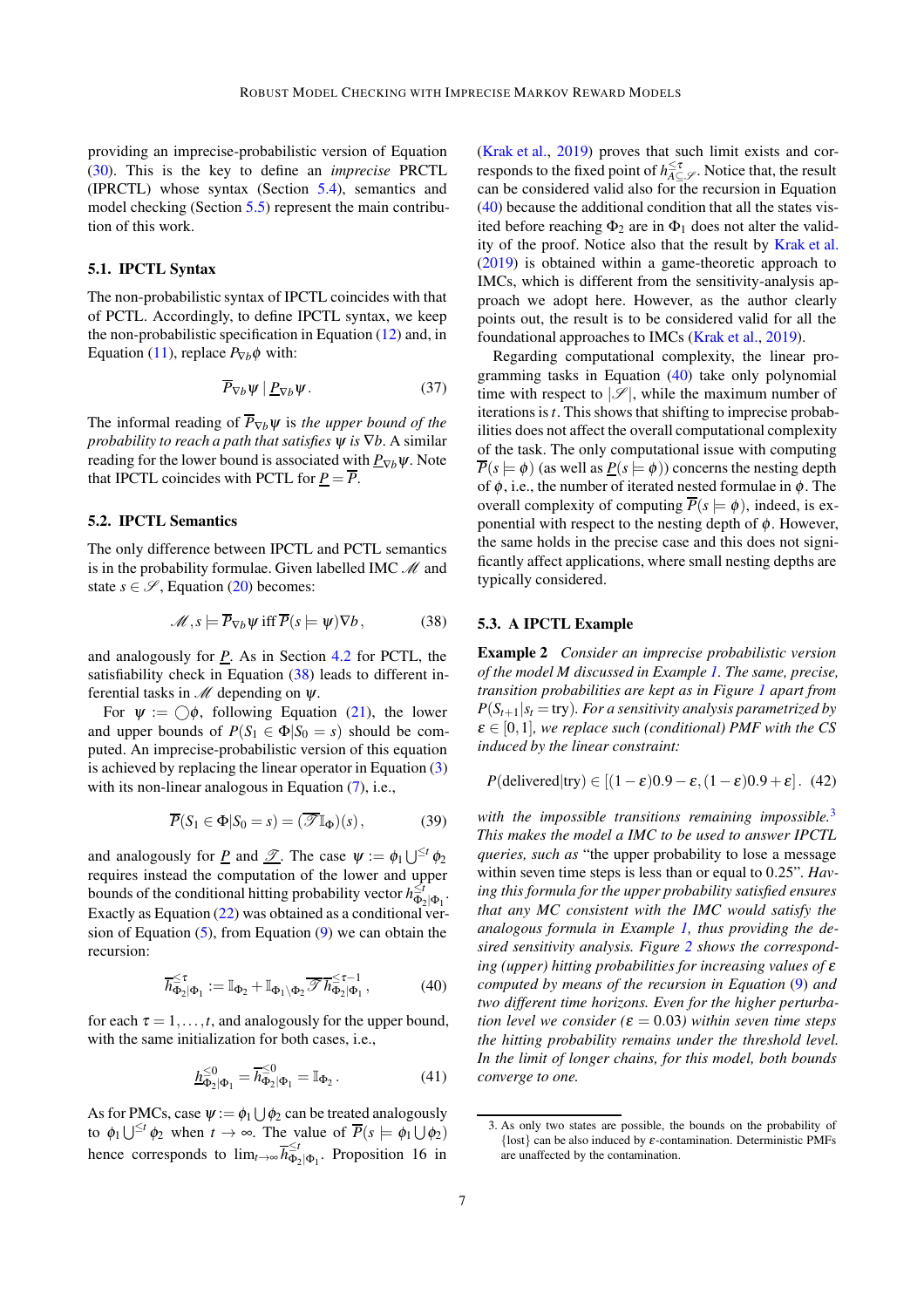

<span id="page-7-2"></span>Figure 2: Hitting probability ranges for increasing perturbation levels. Red, orange and yellow plots correspond to  $\varepsilon \in \{0.01, 0.02, 0.03\}.$ 

### <span id="page-7-0"></span>5.4. IPRCTL Syntax

We are now in the condition of extending IPCTL syntax in order to cope with IMRMs. We call the corresponding language IPRCTL. The IPRCTL syntax is obtained by augmenting the IPCTL syntax in Section [5.1](#page-6-0) with the PRCTL path formulae in Equation [\(25\)](#page-4-7), while expression  $E_{\nabla r} \phi$  in Equation  $(24)$  is replaced by:

$$
\underline{E}_{\nabla r}\phi \mid \overline{E}_{\nabla r}\phi ,\qquad (43)
$$

whose informal reading is as for PRCTL in Section [4.4.](#page-4-1)

#### <span id="page-7-1"></span>5.5. IPRCTL Semantics

The IPRCTL semantics is obtained extending the IPCTL semantics with respective satisfiability conditions for expected reward and reward-bounded probabilities.

Expected Cumulative Reward. Given an IMRM (*M*, *rew*) and state  $s \in \mathcal{S}$ , the analogous of Equation [\(27\)](#page-4-9) corresponds to condition:

<span id="page-7-5"></span>
$$
(\mathcal{M}, \text{rew}), s \models \overline{E}_{\nabla r} \phi \text{ iff } \overline{E}[{\text{Rev}_{\Phi}^{\leq t}}](s) \nabla r, \qquad (44)
$$

and analogously for  $\underline{E}_{\nabla r}$  and  $\underline{E}[Re w_{\Phi}^{\leq t}]$ . Those lower and upper expected cumulative reward arrays  $E[Rev\frac{\leq t}{\Phi}]$  and  $\overline{E}[{\mathit{Row}}^{\leq t}_\Phi]$  represent the lower and upper bounds of the precise expectations in Equation [\(28\)](#page-5-1) with respect to the CSs in the specification of  $\mathcal{M}$  (see Section [3.2\)](#page-2-0).

Exactly as for the derivation of Equation [\(40\)](#page-6-3), we rely on the results by [T'Joens et al.](#page-10-4) [\(2019\)](#page-10-4) to achieve an imprecise-probabilistic version of the recursion in Equation [\(30\)](#page-5-2). This simply corresponds to:

<span id="page-7-3"></span>
$$
\overline{E}[Row_{\Phi}^{\leq \tau}] := \text{rew} + \mathbb{I}_{\Phi^c}\overline{\mathscr{T}}\overline{E}[Row_{\Phi}^{\leq \tau-1}], \qquad (45)
$$

for each  $\tau = 1, \ldots, t$ , and analogously for the lower expectation, with initialization for both cases:

$$
\underline{E}[Rew_{\Phi}^{\leq 0}] = \overline{E}[Rew_{\Phi}^{\leq 0}] = rew.
$$
 (46)

The recursion in Equation [\(45\)](#page-7-3), exactly as that in Equation [\(9\)](#page-2-6), requires  $t \in \mathbb{N}$  iterative applications of the non-linear transition operator in Equation [\(7\)](#page-2-3). As for Equation [\(40\)](#page-6-3), each further iterative application of [\(45\)](#page-7-3) requires to solve  $|\mathscr{S}|$  linear programming tasks. Also in this case, hence, shifting to imprecise probabilities does not increases the overall computational complexity with respect to  $|\mathscr{S}|$ . Notice that, the complexity with respect to the nesting depth of  $\phi$  results to be exponential also in this case, but the same practical considerations stated for Equations [\(40\)](#page-6-3) hold.

Bounded-Reward Probability. Given IMRM (M, rew) and state  $s \in \mathcal{S}$ , the following condition holds:

$$
(\mathcal{M}, \text{rew}), s \models \overline{P}_{\nabla b} \delta \text{ iff } \overline{P}(s \models \phi_1 \bigcup_{\leq r} \phi_2) \nabla r, \qquad (47)
$$

where the event on the right-hand side is as in Equation [\(31\)](#page-5-6) and an analogous condition holds for the lower probability. By a discussion similar to that in Section [4.5,](#page-4-2) we obtain a recursive relation analogous to Equation [\(35\)](#page-5-5) for the upper probabilities, denoted here as  $\bar{x}_{\Phi_{\alpha}}^{\leq\tau,\rho}$  $\frac{\sum_i \mu_i}{\Phi_2 | \Phi_1}$ , by simply replacing the linear operator with its non-linear, upper, version, i.e.,

<span id="page-7-4"></span>
$$
\overline{x}_{\Phi_2|\Phi_1}^{\leq \tau,\rho} := \mathbb{I}_{\mathscr{S}_\rho^{rev}} \left( \mathbb{I}_{\Phi_2} + \mathbb{I}_{\Phi_1 \setminus \Phi_2} \cdot \overline{\mathscr{T}} \overline{\chi}^{\leq \tau-1,\rho} \right), \qquad (48)
$$

where  $\overline{\chi}^{\leq \tau-1,\rho}$  is obtained as in Equation [\(36\)](#page-5-4) but from the upper probabilities for the same time step. An analogous derivation holds for the lower bound. Both the initializations are as in the precise case in Equation  $(33)$ . Notice that, Equation  $(48)$  can be obtained from Equation  $(40)$  by simply including the indicator vector  $\mathbb{I}_{\mathscr{S}_{p}^{rev}}$ , which blocks the recursion for each  $s \in \mathcal{S}$ :  $rew(s) > \rho$ , and by replacing the upper hitting probability with the function  $\overline{\chi}^{\leq \tau-1,\overline{\rho}}$ . Note that  $\overline{\chi}^{\leq \tau-1,\rho}$  coincides with  $\overline{x}_{\Phi_0|\Phi_1}^{\leq \tau,\rho-\text{rew}(s)}$  $\frac{\sum_i \mathcal{P} - \text{rew}(s)}{\Phi_2 | \Phi_1}$ . For each further iteration hence, the reward threshold  $\rho$  is reduced, for each  $s \in \mathscr{S}$ , of a value *rew*(*s*). The recursion is eventually blocked when all the reached states  $s' \in \mathcal{S}$  are either such that  $s' \in \Phi_2$  or such that  $rew(s') > \rho$ . Also in this case this always happens for a finite time horizon  $t \in \mathbb{N}$  because the reward threshold  $\rho$  is reduced at each further iteration.

Concerning computational complexity, since Equation [\(48\)](#page-7-4) also requires an application of the dual imprecise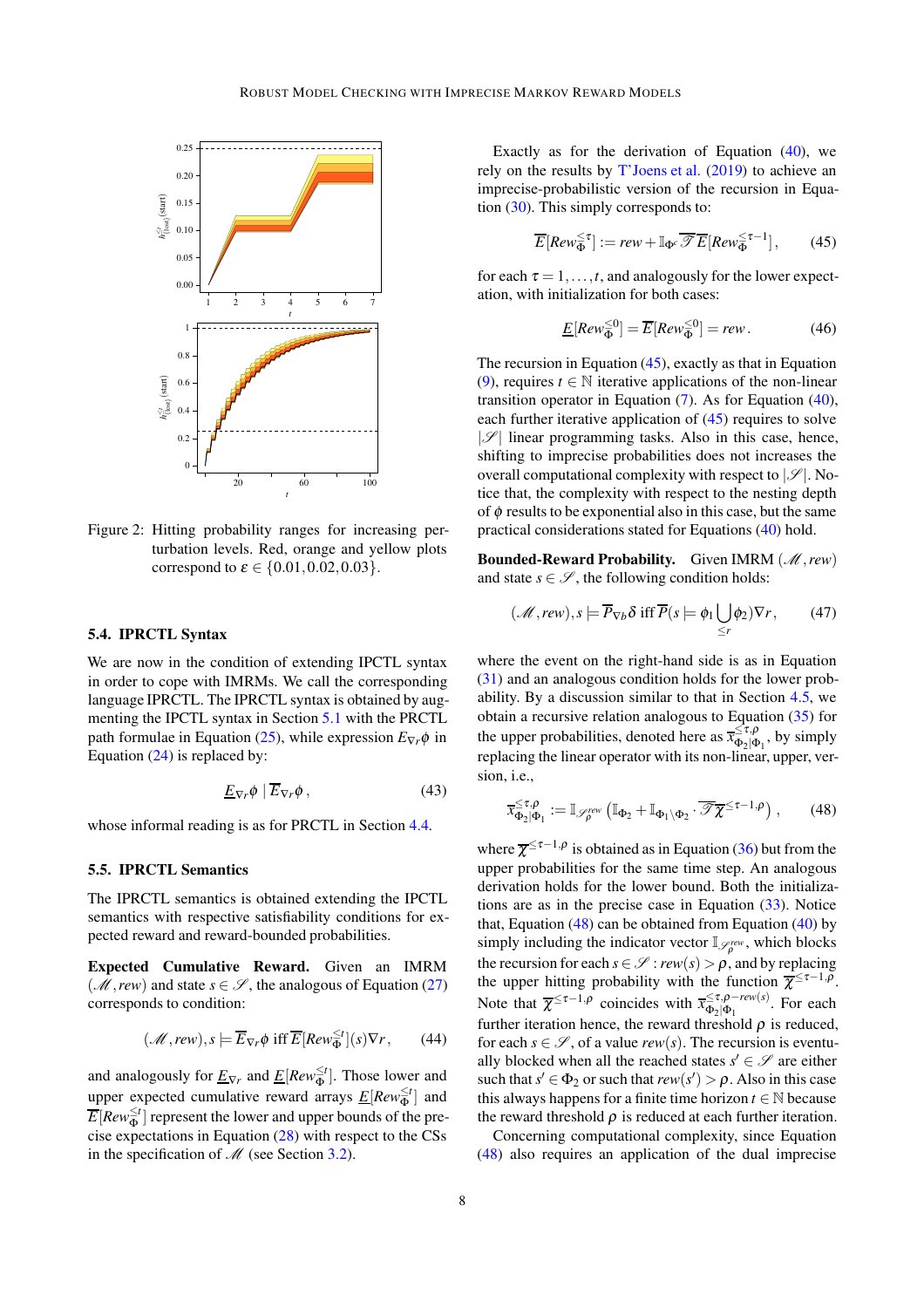transition operator  $\mathscr{T}^{\dagger}$  for each further recursive step, the same considerations stated for Equation [\(40\)](#page-6-3) hold. The overall computational complexity of [\(48\)](#page-7-4) is therefore polynomial with respect to  $|\mathscr{S}| \cdot t$ , where *t* is the total number of iterations occured until any further iteration is blocked.

## <span id="page-8-0"></span>6. A Case Study on IPRCTL

As a very first IPRCTL application we perform a sensitivity analysis in the MRM originally proposed by [McClean et al.](#page-10-5) [\(1998\)](#page-10-5). In that paper expected cumulative rewards are used to estimate the cost of annual recovery of geriatric patients. Let us briefly describe their model and report the results of our IPRCTL-based sensitivity analysis.[4](#page-8-1)



<span id="page-8-2"></span>Figure 3: Transitions in a three-state MRM.

In the considered geriatric departments, there are two kinds of recovery: short-term recoveries for acute cares have a daily cost estimated as £100, while long-term recoveries cost £50. From a cumulative perspective, longterm recoveries are more expensive, since those patients typically remain in the hospitals for longer periods. The scenario can be naturally described as a PMC *M* whose three states are in one-to-one correspondence with the singletons of the three atomic propositions: *A* (acute care), *L* (long stay), and *D* (discharge or death). The first two states represent short and long-term recoveries, while the latter represents the end of a recovery. *D* should be regarded as an absorbing state and a parametrized version of the transition matrix for this model is in Figure [3.](#page-8-2) The parameters have the following interpretation: the *conversion rate* <sup>ν</sup> corresponds to the probability of passing from a short-term to a long-term recovery, while the *dismissing rates*  $\gamma$  and  $\delta$  correspond to the probability of being discharged/die, respectively, in a short- and long-term recovery. Rates  $\gamma$ , v and  $\delta$  vary depending on the patient and disease. An assessment of these parameters for different departments is in Table [2.](#page-8-3)

The reward *rew* associated with each state represents the daily cost per patient. In a scale where one corresponds to one pound, we already assumed  $rew(A) = 100$ .  $rew(L) = 50$ , while the reward of *D* is set to zero. Under these assumption, the corresponding MRM (*M*,*rew*)

| Rate $(\% )$ | Dep.1 | Dep.2 | Dep.3 |
|--------------|-------|-------|-------|
| γ            | 1.750 | 3.540 | 2.810 |
| v            | 0.031 | 0.187 | 0.149 |
| δ            | 0.120 | 0.130 | 0.180 |

<span id="page-8-3"></span>Table 2: Conversion and dismissing rates.

is used to predict the expected annual cumulated cost of each department. This is obtained from the initial numbers  $k(A)$  and  $k(L)$  of patients in acute care and long stay:

<span id="page-8-4"></span>
$$
cost := \sum_{s \in \{A, L\}} k(s) \cdot E[Row_{D}^{\leq n}](s).
$$
 (49)

This cost can be therefore computed separately for each department. A sensitivity analysis with respect to the transition probabilities in Table [2](#page-8-3) consists in considering the interval spanned by the extreme values of each one of these parameters and consequently define a credal transition matrix. The corresponding IMRM can be used to compute the lower and upper cumulative costs for different values of *s*, to be eventually combined as in Equation [\(49\)](#page-8-4) with the aggregated numbers about the patients of the three departments. Figure [4](#page-8-5) show the result for a horizon of 20 years.



<span id="page-8-5"></span>Figure 4: Aggregated cumulative costs and bounds.

Finally, assume that departments are sustainable if and only if the total cumulative cost per patient until the patient is discharged or dies is less than or equal to a given threshold  $r := 15'000$  in a time horizon of one year. This corresponds to  $E_{\leq 15'000}$  {D} in PRCTL and  $\overline{E}_{\leq 15'000}$  {D} in IPRCTL. Following Equations [\(27\)](#page-4-9) and [\(44\)](#page-7-5) we can check this formula by computing the corresponding expected cumulative rewards, whose values for the different starting states are depicted in Table [3.](#page-9-14)

Both formulae are satisfied, thus making the sustainability of each department robust even with respect to an imprecise evaluation of the conversion and dismissing rates.

<span id="page-8-1"></span><sup>4.</sup> Code available at [github.com/IDSIA-papers/2021-ISIPTA-IPRCTL.](https://github.com/IDSIA-papers/2021-ISIPTA-IPRCTL)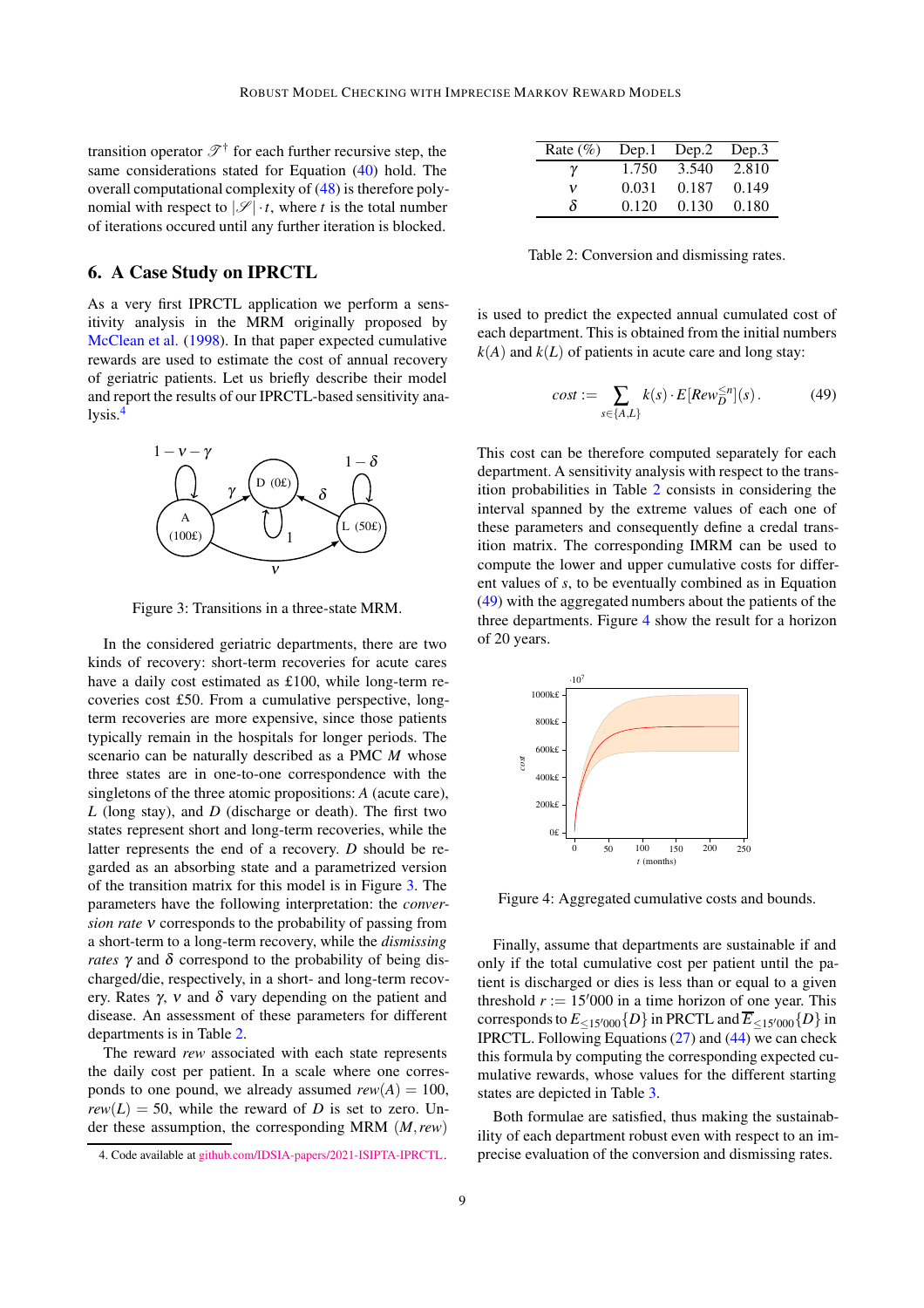| S    |        | $E[Row_{D}^{\leq 365}](s)$ | E      | E      |        |
|------|--------|----------------------------|--------|--------|--------|
| Dep. |        |                            |        |        |        |
| A    | 5'832  | 3'372                      | 4'009  | 2/910  | 6'421  |
| 7.   | 14'850 | 14'600                     | 13'437 | 13'437 | 14'850 |

<span id="page-9-14"></span>Table 3: Yearly cumulative costs for single patients.

# <span id="page-9-12"></span>7. Conclusions

An imprecise-probabilistic generalization of PRCTL, called IPRCTL, has been presented together with inference algorithms to compute expected cumulative rewards and bounded-reward probabilities. IPRCTL represent a first step toward the development of an imprecise PCTL based on *imprecise Markov decision processes*. Although such processes have been already considered (e.g., [Delgado et al.](#page-9-15) [\(2011\)](#page-9-15)) their application to model checking is an open area of investigation. The same holds for *imprecise continuous-time Markov chains*, that have been subject of intense research in the very last years (e.g., [Krak et al.](#page-10-9) [\(2017\)](#page-10-9)) and whose application to model checking represent an open challenge we want to explore as a necessary future work.

# References

- <span id="page-9-6"></span>Suzana Andova, Holger Hermanns, and Joost-Pieter Katoen. Discrete-time rewards model-checked. In *International Conference on Formal Modeling and Analysis of Timed Systems*, pages 88–104. Springer, 2003.
- <span id="page-9-4"></span>Christel Baier and Joost-Pieter Katoen. *Principles of model checking*. MIT Press, 2008.
- <span id="page-9-7"></span>Christel Baier, Boudewijn Haverkort, Holger Hermanns, and Joost-Pieter Katoen. Model checking continuoustime Markov chains by transient analysis. *LNCS*, 1855: 358–372, 07 2000.
- <span id="page-9-10"></span>Christel Baier, Christian Hensel, Lisa Hutschenreiter, Sebastian Junges, Joost-Pieter Katoen, and Joachim Klein. Parametric Markov chains: PCTL complexity and fraction-free gaussian elimination. *Inf. Comput.*, 272:104504, 2020.
- <span id="page-9-2"></span>Nikola Benes, Lubos Brim, Samuel Pastva, and David Safránek. Model checking approach to the analysis of biological systems. In Pietro Liò and Paolo Zuliani, editors, *Automated Reasoning for Systems Biology and Medicine*, volume 30 of *Computational Biology*, pages 3–35. Springer, 2019.
- <span id="page-9-0"></span>Béatrice Bérard, Michel Bidoit, Alain Finkel, François Laroussinie, Antoine Petit, Laure Petrucci, Philippe

Schnoebelen, and Pierre McKenzie. *Systems and Software Verification, Model-Checking Techniques and Tools*. Springer, 2001.

- <span id="page-9-1"></span>Lubos Brim, Milan Ceska, and David Safránek. Model checking of biological systems. In Marco Bernardo, Erik P. de Vink, Alessandra Di Pierro, and Herbert Wiklicky, editors, *Formal Methods for Dynamical Systems - 13th International School on Formal Methods for the Design of Computer, Communication, and Software Systems, SFM 2013, Bertinoro, Italy, June 17-22, 2013. Advanced Lectures*, volume 7938 of *Lecture Notes in Computer Science*, pages 63–112. Springer, 2013.
- <span id="page-9-8"></span>Taolue Chen, Giuseppe Primiero, Franco Raimondi, and Neha Rungta. A computationally grounded, weighted doxastic logic. *Stud Logica*, 104(4):679–703, 2016.
- <span id="page-9-13"></span>Martin Davis and Hilary Putnam. A computing procedure for quantification theory. *Journal of the ACM (JACM)*, 7(3):201–215, 1960.
- <span id="page-9-9"></span>Conrado Daws. Symbolic and parametric model checking of discrete-time Markov chains. In Zhiming Liu and Keijiro Araki, editors, *Theoretical Aspects of Computing - ICTAC 2004, First International Colloquium, Guiyang, China, September 20-24, 2004, Revised Selected Papers*, volume 3407 of *Lecture Notes in Computer Science*, pages 280–294. Springer, 2004.
- Gert De Cooman, Filip Hermans, and Erik Quaeghebeur. Imprecise Markov chains and their limit behavior. *Probability in the Engineering and Informational Sciences*, 23(4):597–635, 2009.
- <span id="page-9-11"></span>Gert de Cooman, Jasper De Bock, and Stavros Lopatatzidis. Imprecise stochastic processes in discrete time: global models, imprecise Markov chains, and ergodic theorems. *Int. J. Approx. Reason.*, 76:18–46, 2016.
- <span id="page-9-15"></span>Karina Valdivia Delgado, Leliane Nunes De Barros, Fabio Gagliardi Cozman, and Scott Sanner. Using mathematical programming to solve factored Markov decision processes with imprecise probabilities. *International journal of approximate reasoning*, 52(7):1000– 1017, 2011.
- <span id="page-9-3"></span>Hans Hansson and Bengt Jonsson. A logic for reasoning about time and reliability. *Formal Aspects Comput.*, 6 (5):512–535, 1994.
- <span id="page-9-5"></span>David Henriques, João Martins, Paolo Zuliani, André Platzer, and Edmund Clarke. Statistical model checking for Markov decision processes. In *Proceedings - 2012 9th International Conference on Quantitative Evaluation of Systems, QEST 2012*, pages 84–93, 09 2012.